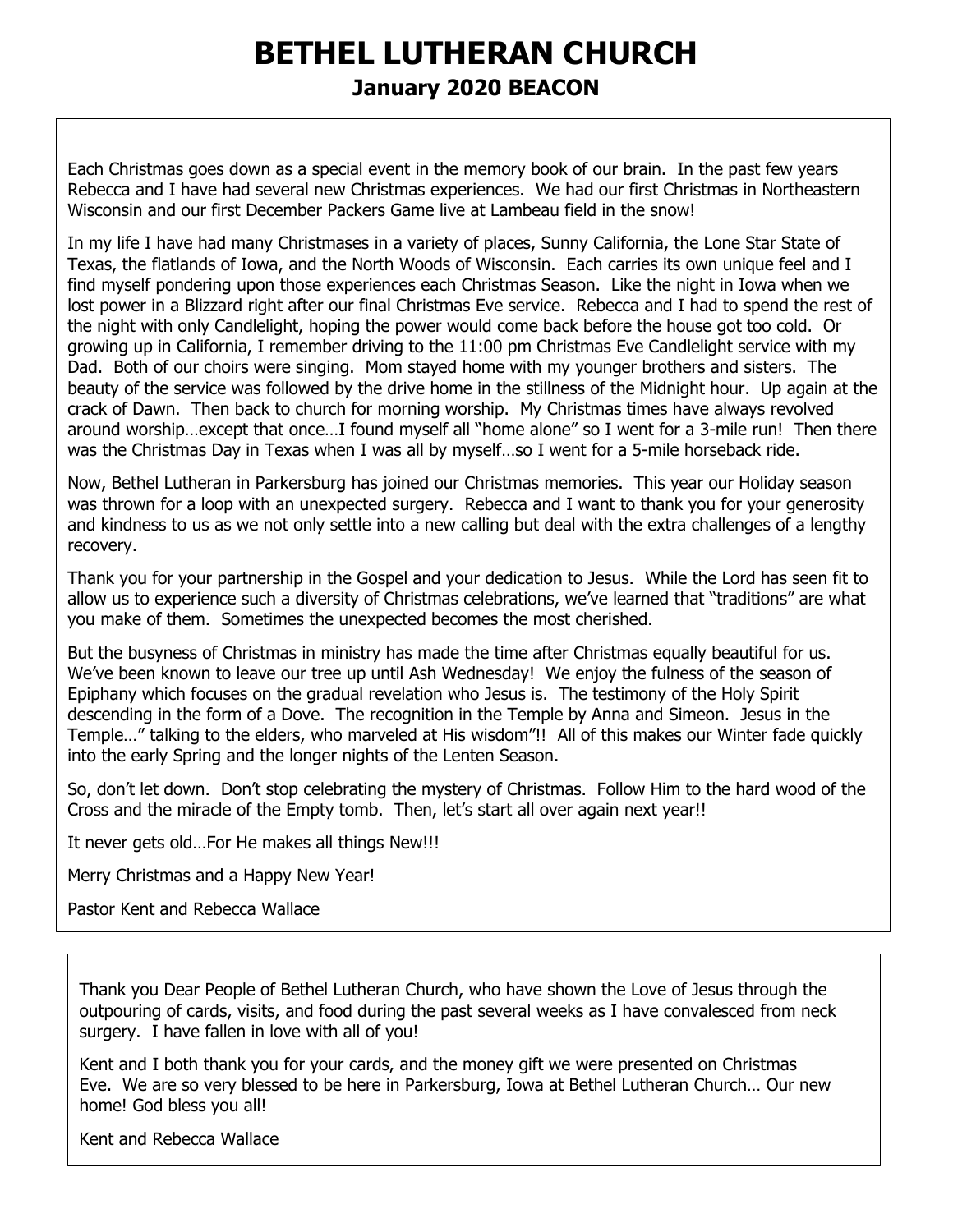# **December 8, 2019 Church Council Minutes**

(to be reviewed at the January Council meeting)

**Present:** Allen Redman, Darla Drewelow, Carol Chapman, JoAnne Schwarz, Jeff Jacobson, Sherry Brouwer, Marilyn Ingalls

**Call to order** by President Allen Redman "In the Name of the Father, the Son and the Holy Spirit. Amen."

**Devotions:** Jeff provided scripture.

**Approval of the Agenda**: Motion made, second & approved.

**Approval of the November Minutes**: Motion made, second & approved.

**Approval of the Treasurer Report**: Motion made, second & approved.

**Pastors Report**: Pastor Wallace provided an update on his recent visits, & reports they are getting settled in. He looks forward to Sundays. Rebecca is improving & looks forward to resuming activities soon.

#### **Ministry Team Reports:**

- 1. Children & Youth: No meeting. Rebecca is getting stronger & they anticipate after the first of the year to be back to teaching Sunday School & Bible School.
- 2. Outreach & Fellowship: Provided some meals & completed some household chores. The current Bible study is almost complete. In January they'll begin "Twelve Ordinary Men."
- 3. Property Committee: No Meeting/No Report.
- 4. Worship & Music Ministry Team: Pastor is doing Christmas and his theme "will be a surprise."
- 5. Social Concerns: Almost all the gift tags on the Christmas tree, for the three families we've "adopted," have been taken. Gifts need to be returned to Church by Sunday, December 15. Thrivent Financial is sponsoring 2 Action Team's for this event.
- 6. Mission/Benevolence Ministry Team: Jeff reports the following recommendations for the \$5,743.98 available for distribution: Local: Adopt a Family = \$1,500 (\$500 per family in the form of a Master Card gift card; State: Lutheran Chaplaincy = \$750.00; Ronald McDonald House = \$750.00; National: LCMC Support =  $$1,400.00$ ; World: Food for the Poor =  $$1,400.00$ . Motion made to accept recommendations; second & approved.

**Correspondence/Bill Approval**: Allen reports he has received notice from Doralene Renken that she will be resigning from volunteering in the office. We want to thank her for her years of service. A notice will be put in the January Beacon seeking a volunteer to fill this need.

#### **Old Business:**

- 1. Christmas Sacks: Reminder that the Council will be filling the Christmas sacks Sunday, December 22 immediately after church. Jeff will pick up the fruit, candy, etc. from Brother's Market.
- 2. Review proposed 2020 Budget: Motion to accept the draft, second & approved.

#### **New Business**:

- 1. Annual Meeting Agenda: Discussion only. Will finalize in January Council Meeting.
- 2. CD Player: Our current CD player needs replacing. Motion made, second & approved to proceed with replacement.
- 3. Motion to adjourn, second & approved.

Closing Prayers/The Lord's Prayer

Submitted by Carol Chapman, Recording Secretary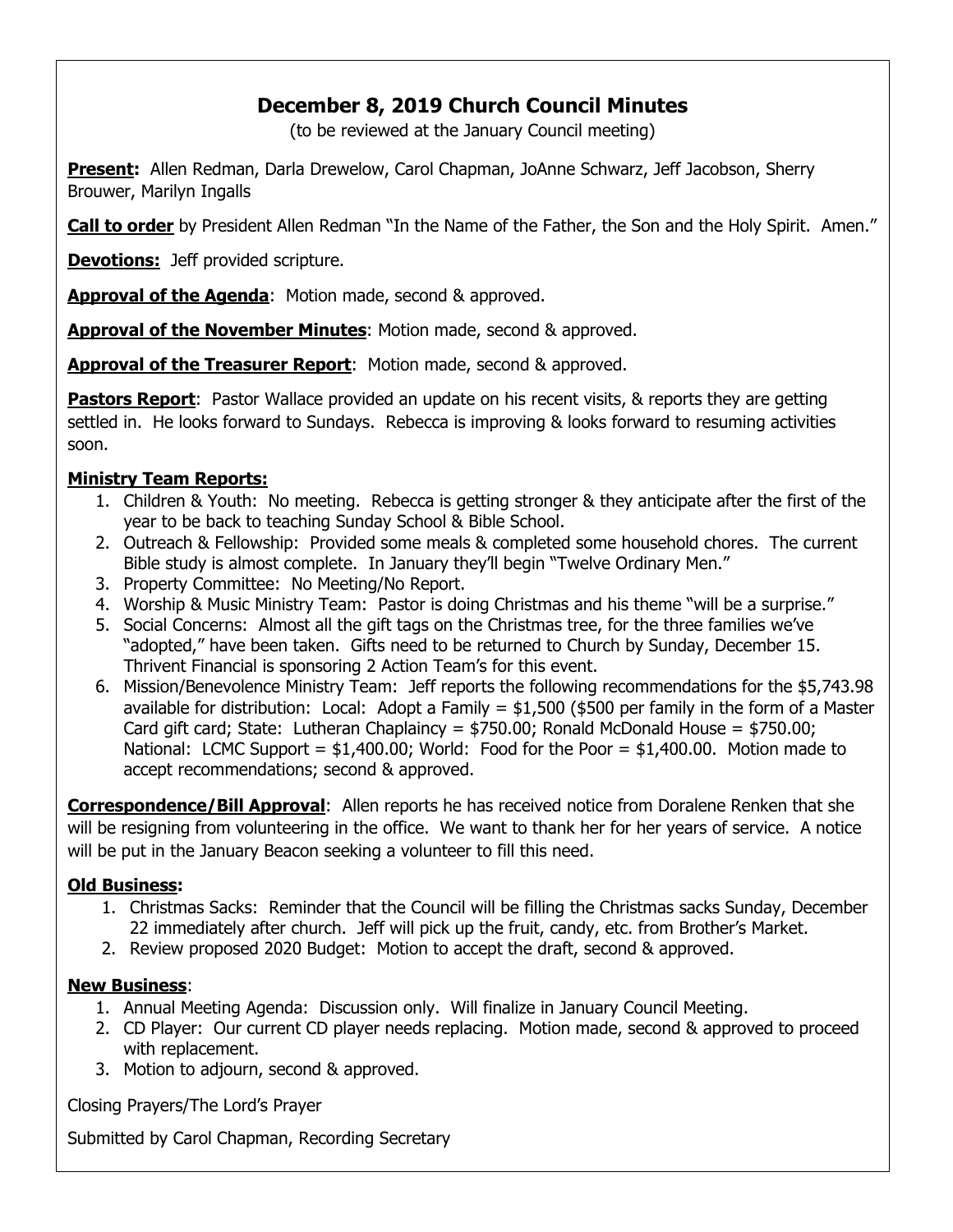### **Doralene Renken**

We would like to thank Doralene for her commitment to volunteer in the office. She came in one morning a week, usually Friday, to help keep our church running smoothly. She will be retiring from this position as of the first of the year.

That being said, we are looking for someone to take her place. Prayerfully consider this opportunity and let President Allen Redman know soon.

# **Annual Meeting**

Bethel Lutheran Church's annual meeting will be on Sunday, January 26, 2020 at 10:15 am following worship.

The snow date is February 2, 2020 at 10:15 am following worship.

### **January Anniversaries**

11 – Merle & Merna Schrage (56)

12 – Roger & Doralene Renken (46)

# **Organized Prayer for Bethel Families**

**Week of January 5** – Dan & Nancy Hemann & Nate; Dale & Jenny Hansmann; Bill & Jackie Hager; Colton & Abigail Hamilton; Jeff & Stacy Palmer, Clayton & Evan; Jeremy & Brooke Paulson, Rylan & Bexlee; Alex & Monica Bixby

**Week of January 12** – Bob & Lista Patterson; Mitchell Olson; Harvey Peters; Bryce & Ruth Zacharias; Brad & Lindey Hedrick & family; Perry & Adrian Bernard, Devin, Gavin, Bella & Lorna

**Week of January 19** – Joyce Hoffman; Lee & Michelle Rients; Allan & Rachael Redman & family; Roger & Doralene Renken; Kyle & Melissa Henrichs & family; Dave & Sharleen Hubbard; Gary Bergman & family; Shirley Bergman

**Week of January 26** – Kyle & Mary Rice, Kassi & Kolbi; Bob & Connie Rule; Pat Rule; Merle & Merna Schrage; Jay & Angie Herter, Emilee & Kielinn; Lee & Kathy Aalfs; Ken & Karla Beckmann

# **Ladies Bible Study**

### **Ordinary Men**

Why did Jesus pick a tax collector or fishermen to be his disciples? They were just common, ordinary men. Come relate to their fears, doubts and hopes as we learn how the power of Jesus worked in them and how it can work in you. Sign-up sheet will be available after church in January or call the office for Tuesday morning Bible study starting January 28th. Book orders are due by January 15th.

# **Church Council**

The Nominating Committee is looking for individuals that are interested in serving on the Church Council. Please prayerfully consider this opportunity to serve. If interested, please call Bruce Simon (346-2150), Stacy Palmer (346-2774), Jenny Hansmann (269-2578), Dan Frey (231-3649), or Diane Buss (415-1583). Thank you.

### **January Birthdays**

- 2 Bonnie Gerloff
- 3 Jenny Hansmann
- 3 Janet Mennen
- 7 Eileen Lupkes
- 15 Thomas Mann
- 21 Daniel Hemann
- 22 Zachary Harreld
- 23 Janice Gerloff
- 23 Olivia Luhring
- 23 George Miller
- 24 Jeff Johnson
- 25 Alex Bixby
- 28 Perry Bernard
- 28 Jeff Jacobson
- 30 Bill Hager
- 30 Marilyn Ingalls
- 31 Mary Rice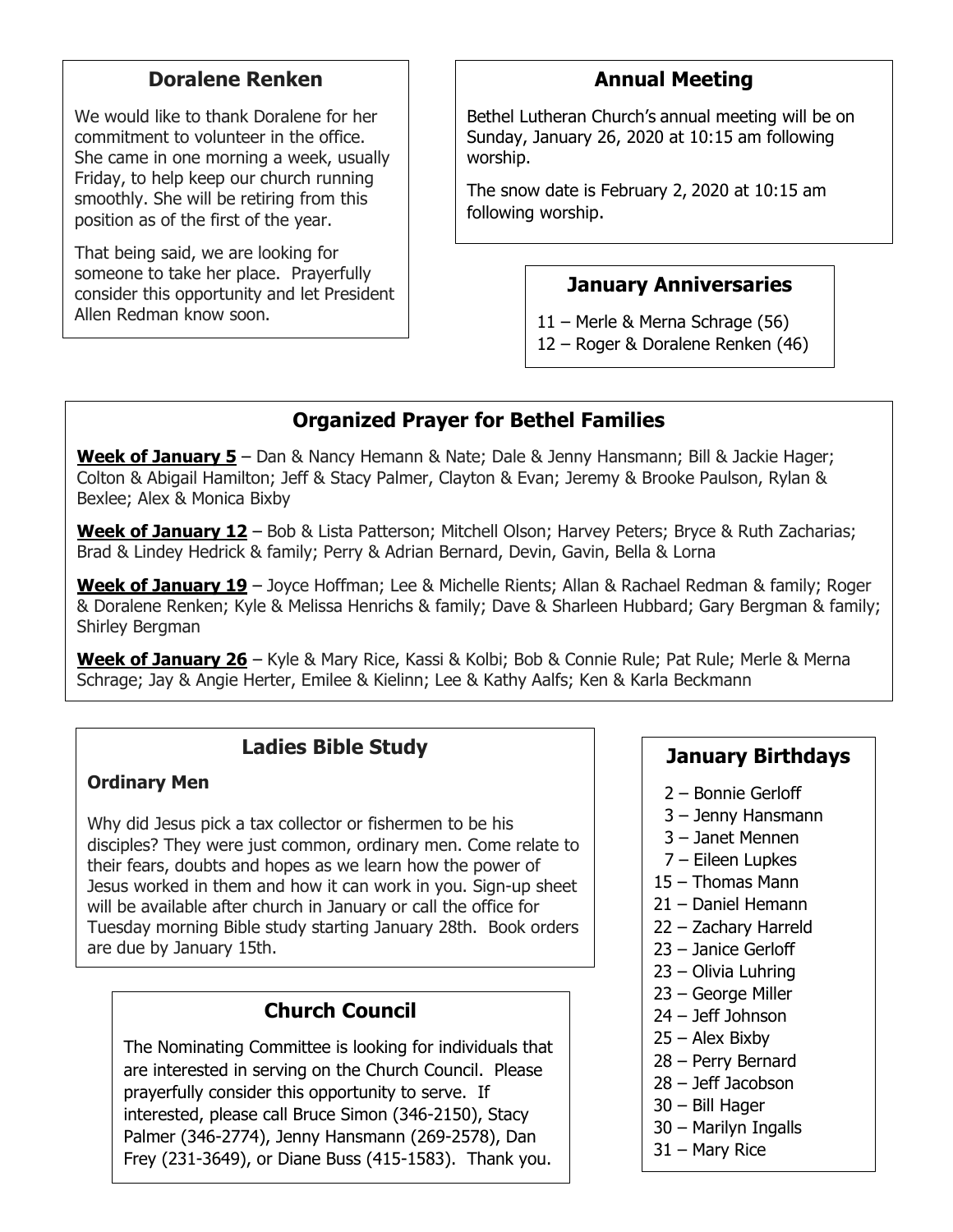### **Worship Assistant Schedule for January--Worship Service 9:00 am**

|                    | January 5                     | January 12             | January 19             | January 26              |  |
|--------------------|-------------------------------|------------------------|------------------------|-------------------------|--|
| <b>USHERS</b>      | Steve & Sherry Brouwer        | Steve & Sherry Brouwer | Steve & Sherry Brouwer | Dennis & Bonnie Gerloff |  |
| ORGANISTS/PIANISTS | Janet Mennen/Sharleen Hubbard |                        |                        |                         |  |
| <b>ALTAR GUILD</b> | <b>Bonnie Gerloff</b>         |                        |                        |                         |  |
| <b>GREETERS</b>    | Roger & Doralene Renken       | Ruth Zacharias         | Dan & Kay Frey         | Bruce & Cindy Simon     |  |
| <b>LECTORS</b>     | Julie Dudley                  | Jim Schwarz            | <b>Stacy Palmer</b>    | Dan Frey                |  |
| <b>LITURGISTS</b>  | Candy Krohn                   |                        | JoAnne Schwarz         | <b>Bonnie Gerloff</b>   |  |
| <b>ACOLYTES</b>    | Evan Palmer                   | Gavin Bernard          | Corryn Mann            | Ava Mann                |  |
| <b>COMMUNION</b>   | Jeff Jacobson                 |                        | Jeff Jacobson          |                         |  |
| <b>ASSISTANTS</b>  | JoAnne Schwarz                |                        | JoAnne Schwarz         |                         |  |

### **December Summary of Attendance and Financial Contributions**

|                                   | Attendance | Bene./Mission | Current      | Parsonage<br><b>Improvements</b> |  |
|-----------------------------------|------------|---------------|--------------|----------------------------------|--|
| <b>Sunday, December 1</b>         | 75         | \$204.68      | \$2,836.86   | \$100.00                         |  |
| <b>Sunday, December 8</b>         | 66         | \$226.60      | \$3,104.40   | \$25.00                          |  |
| <b>Sunday, December 15</b>        | 66         | \$180.59      | \$2,185.27   | \$255.00                         |  |
| <b>Sunday, December 22</b>        | 71         | \$105.90      | \$1,816.10   | \$0.00                           |  |
| <b>Christmas Eve, December 24</b> | 150        | \$266.60      | \$1,054.45   | \$0.00                           |  |
| January 1-December 24, 2019       |            | \$8,501.78    | \$108,640.27 | \$6,340.00                       |  |

# **Parsonage Improvements Update**

The flooring and painting have been completed; the front door has not been replaced yet.

| Expenses paid through December 24, 2019<br>Estimate for Door including installation<br>Total estimated cost | \$8,161.13<br>\$1,400.00<br>\$9,561.13 |
|-------------------------------------------------------------------------------------------------------------|----------------------------------------|
| Contributions received through December 24, 2019                                                            | \$6,340.00                             |
| <b>Estimated funds needed</b>                                                                               | \$3,221.13                             |